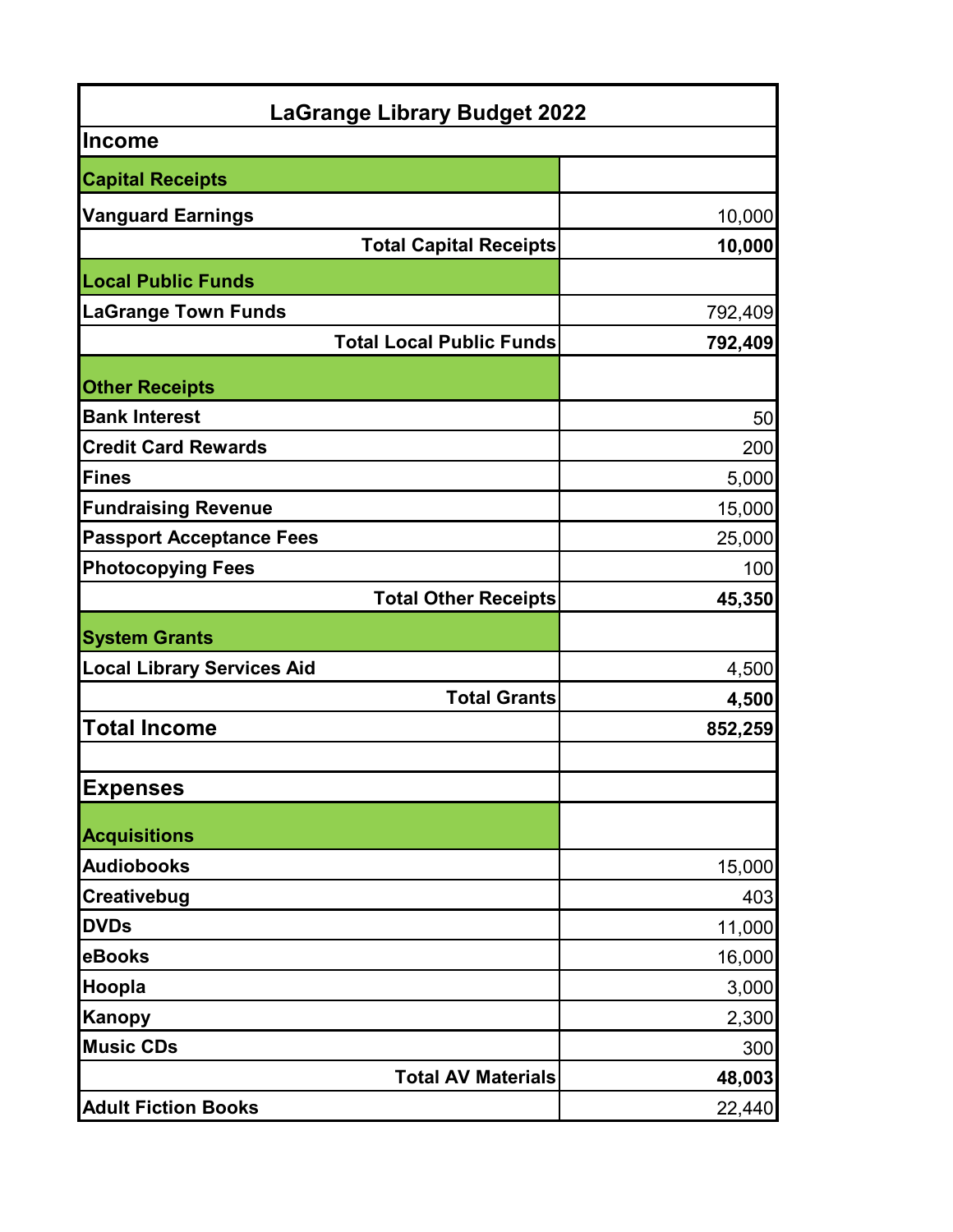| <b>Adult Non-Fiction Books</b>            | 12,000 |
|-------------------------------------------|--------|
| <b>Easy Picture Books</b>                 | 4,000  |
| <b>Junior Fiction Books</b>               | 3,500  |
| <b>Junior Non-Fiction Books</b>           | 2,500  |
| <b>Teen Fiction Books</b>                 | 2,000  |
| <b>Total Books</b>                        | 46,440 |
| <b>Periodicals</b>                        | 4,600  |
| <b>Total Acquisitions</b>                 | 99,043 |
| <b>Capital Expenditures</b>               |        |
| <b>Equipment</b>                          | 5,000  |
| <b>Furniture</b>                          | 2,022  |
| <b>Shelving</b>                           | 1,334  |
| <b>Total Capital Expenditures</b>         | 8,356  |
| <b>Miscellaneous Expenses</b>             |        |
| <b>Accounting Fees</b>                    | 5,000  |
| <b>Adult Library Programs</b>             | 2,000  |
| <b>Bank Fees</b>                          | 100    |
| <b>Book Processing Fees</b>               | 2,000  |
| <b>Children's Library Programs</b>        | 3,000  |
| <b>Collection Agency Fees</b>             | 400    |
| <b>Computer Maintenance &amp; Repair</b>  | 2,000  |
| <b>Equipment Maintenance &amp; Repair</b> | 4,000  |
| <b>Fundraising</b>                        | 1,400  |
| <b>Insurance - D&amp;O</b>                | 800    |
| <b>Insurance - Disability</b>             | 2,300  |
| <b>Insurance - Employee Bonding</b>       | 400    |
| <b>Insurance - Liability</b>              | 6,000  |
| <b>Insurance - Workers Comp</b>           | 3,100  |
| Internet                                  | 2,000  |
| <b>Legal Fees</b>                         | 2,000  |
| <b>Library Software</b>                   | 5,000  |
| <b>Marketing</b>                          | 500    |